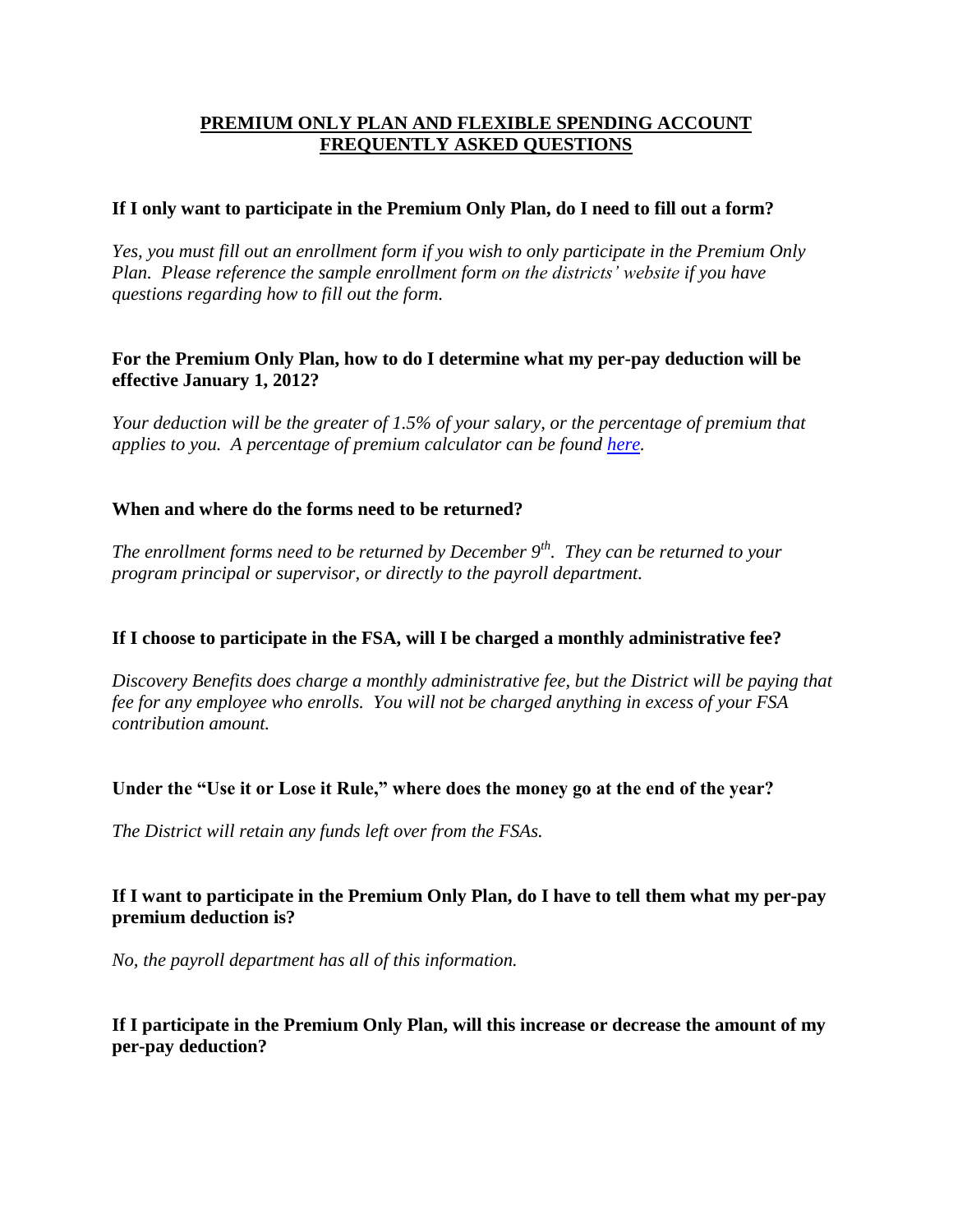*No, your deduction will remain the same if you participate in the POP, or not. The tax treatment of that deduction is the only thing that is different under the POP.* 

### **Can I participate in an FSA if I am not currently contributing to my medical or prescription benefits?**

*Yes, you can participate in either FSA beginning in January. Please note that you will automatically be enrolled in the Premium Only Plan when you do begin to make contributions.*

### **Can I change my FSA election mid-year?**

*Certain qualifying events allow you to either increase/decrease your election or begin/cease participation in the plan. Common qualifying events are: marriage, divorce, birth, death or a change in the cost of dependent care. The adjustment must be consistent with the event. For example, an increase in the cost of daycare would not allow you to decrease your election (though if the increase made the cost of care unaffordable, one could justify no longer participating in the plan).* 

### **Can I utilize my Dependent Care FSA to reimburse my babysitter if my babysitter is my relative?**

*Yes, you may utilize your Dependent Care FSA to reimburse a relative for babysitting services. The relative will not qualify if the babysitter is (1) under age 19 and is the employee's child, step-child, or eligible foster child; (2) an individual for whom the employee or spouse can claim a deduction on IRS Form 1040; (3) employee's spouse; or (4) a parent of the employee's underage-13 qualifying child.*

#### **Can I utilize my Dependent Care FSA for preschool/nursery school?**

*Yes, you may utilize your Dependent Care FSA for preschool/nursery school.*

#### **Can I utilize my FSA for over-the-counter medications?**

*Yes, but you must have a prescription from your doctor.* 

### **What is the difference between the Dependent Care FSA and the Dependent Care Tax Credit?**